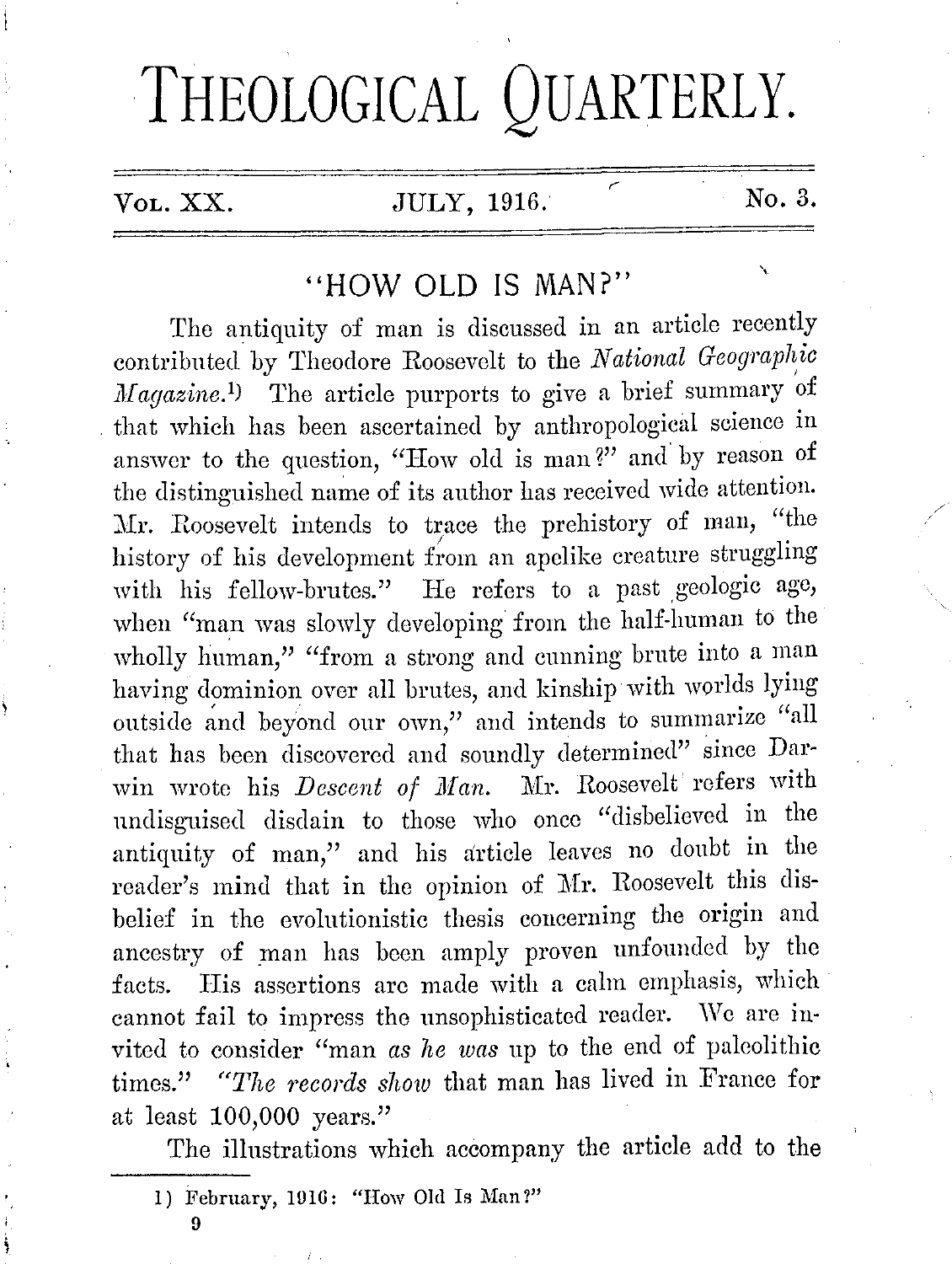## **MODE OF BAPTISM.**

In order to treat of the mode of Baptism intelligently,  $\sqrt{ }$ it is necessary to begin with the Old Testament. We wonld not expect to find the word baptism, or to baptize,  $\beta$ anti $\zeta$ *ew*, in the Hebrew Old Testament; the Mosaic rites of cleaning are denominated "purifications," and this word occurs occasionally in the New Testament.

That the word *baptism* is applicable to these Mosaic purifications is shown by Heb. 9, 9. 10: "Which [Tabernacle]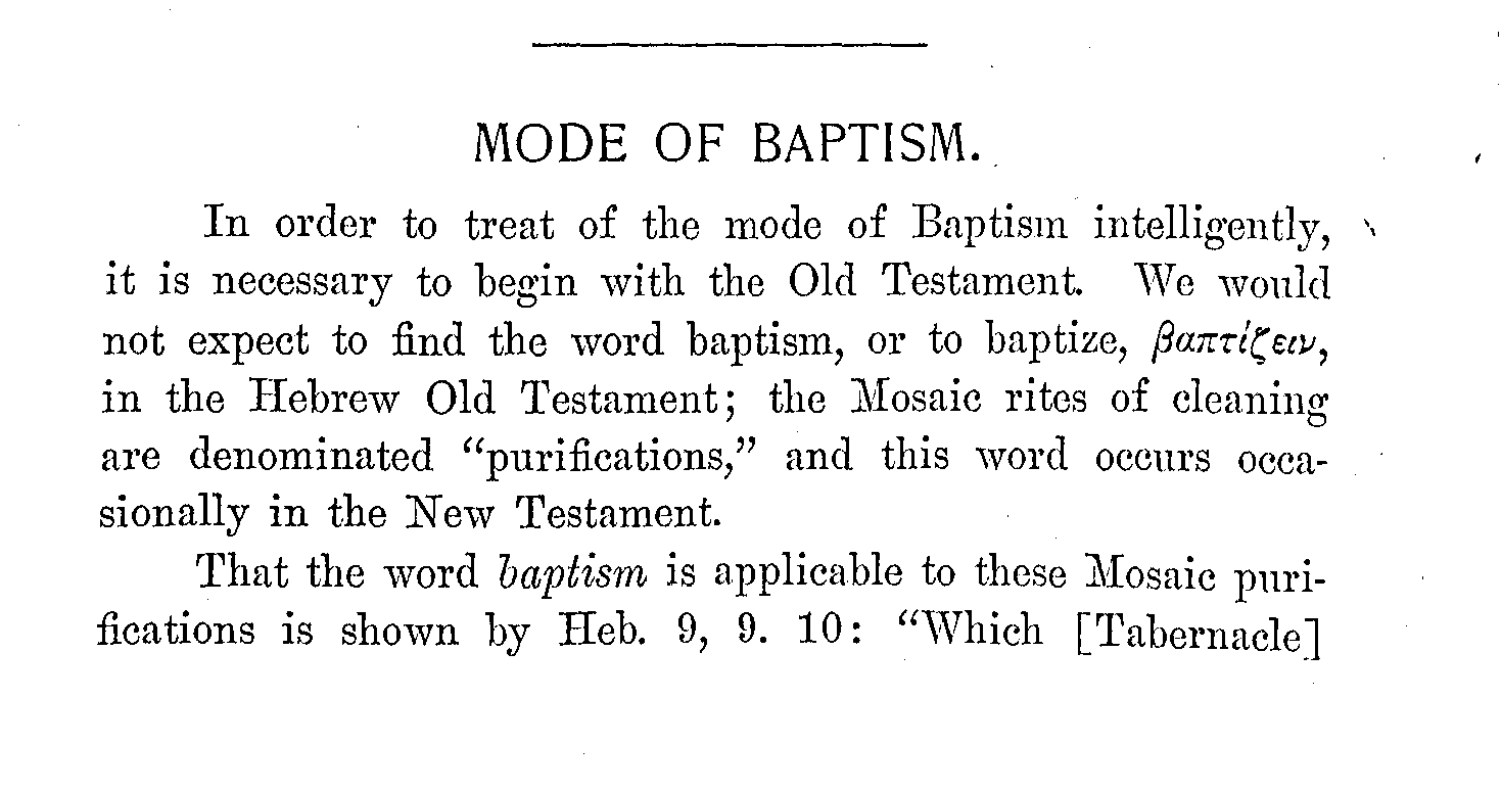was a figure for the time then present, in which were offered both gifts and sacrifices, that could not make him that did the service perfect, as pertaining to the conscience; which stood only in meats and drinks, and divers washings  $(\beta a \pi \tau \alpha \mu o \tilde{\iota} \zeta)$ , and carnal ordinances, imposed on them until the time of reformation." So here we have the term *divers baptisms* associated with Mosaic regulations on meats and drinks and carnal ordinances in such a way that the reader is supposed to have well understood what was meant. They self-evidently consisted in "washings," as the word  $\beta a \pi \tau \alpha \mu \alpha \zeta$  is very properly rendered in both the Authorized and the Revised Version. The Septuagint translation of the Old Testament (ca. 285 B.C.) renders these rites of cleaning, occurring mainly in the Pentateuch, *purifications, xadaptopous*, and the Jews of the time of Jesus used the word *bapl'isrn* for this term, as shown by the passage given, and which appears also from John 3, 23. 26: "There arose therefore a questioning on the part of John's disciples with a Jew about *purifying*,  $\pi \epsilon \rho \lambda$  xa $\theta$ apia $\mu$ ov. And they came unto John and said unto him, Rabbi, He that was with thee beyond Jordan, to whom thou hast borne witness, hehold, the same *baptizeth,* and all men come to Him." (Revised Version.) The matter in dispute related to "purification," to the relative value of Christ's and John's baptism. If Christ's baptism was hy the Jews called a purification (washing), then the purifications of the Jews could be called and were called baptisms in a linguistic sense.

So we are fully justified in speaking of the . *baptism* of various objects in the Old Testament $-1$ ) of the Levites, 2) of the priests, 3) of persons and things defiled, 4) of recovered lepers, and 5) of sacred objects.

1. Of the baptizing or purifying of the *Levites* we read Num. 8, 6. 7: "Take the Levites from among the children of Israel and *cleanse* them. And this shalt thou do unto them to *cleanse* them: *Sprinkle* the water of expiation on them," etc. This ceremonial cleansing was performed by sprinkling with prepared water. (Comp. Num. 19, 1--10.) In the water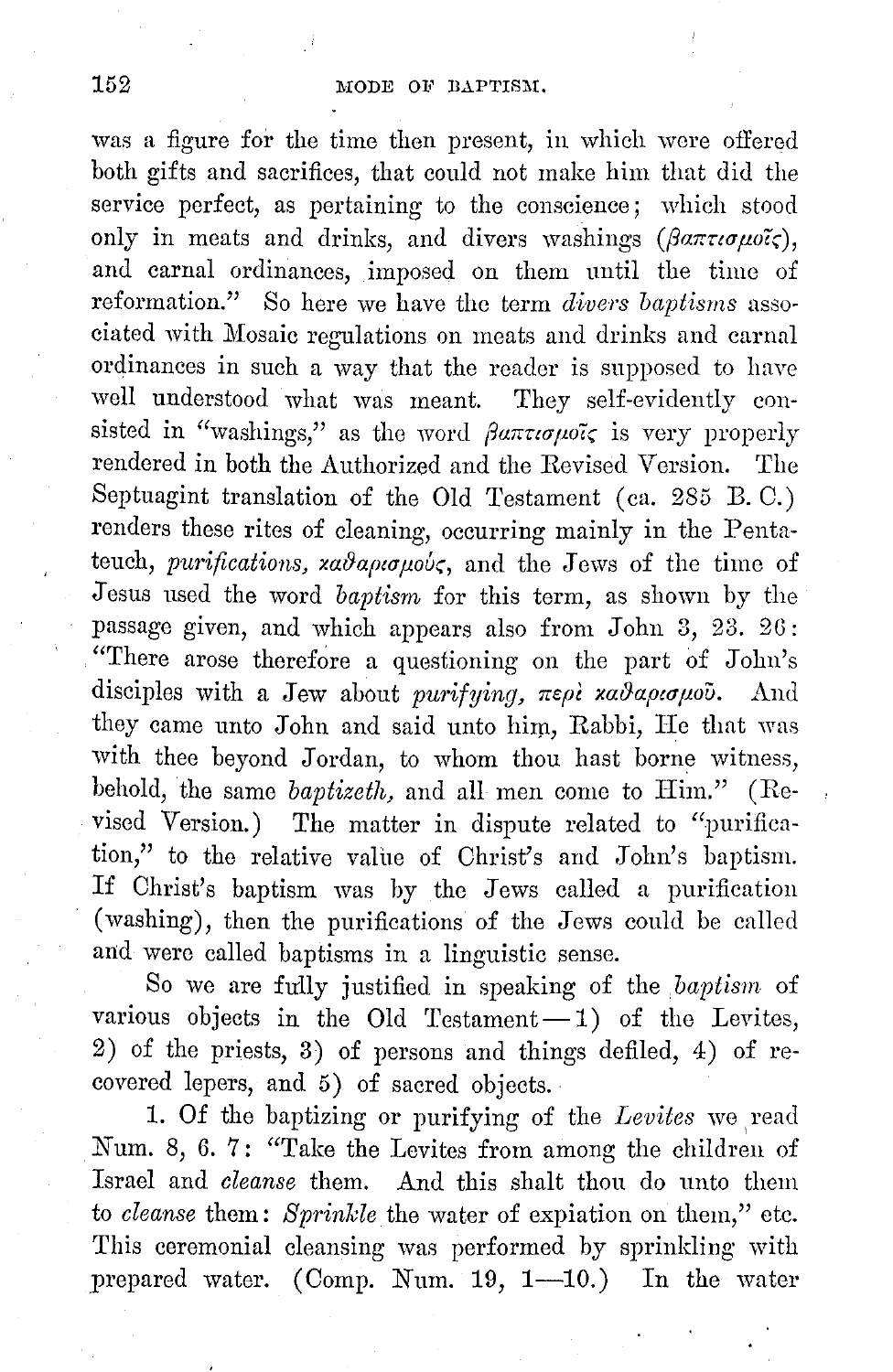thus used for ceremonial purification there was a figure of the water used in Holy Baptism, and the sprinkling harmonizes very nicely with our present mode of baptism, being symbolical of cleansing. I have before me a pamphlet published by a Baptist denomination, in which I see the heading: "The Symbolism of the Scriptures [meaning immersion] Is Meaningless without Immersion." We let the reader judge, and ask him to keep this thought before him as we go to other instances. We, of the Lutheran Church, do not emphasize the *symbolism* of the rite of Baptism, hut we can safely 'say that the conception of *sprinkling* and *washing;* as indicative of ceremonial and *moral* cleansing, occurs far oftener in Holy Writ than that of *immersion*.

2. Of the "baptism" of *priests* we have an account Ex. 29, 14. 21: "And Aaron and his sons thou shalt bring unto */*  the door of the tent of meeting, and shalt wash them with water." This washing was of course *ceremonial*, not for the purpose of physical cleanliness. "And thou shalt take of the blood that is upon the altar, and of the anointing oil, and sprinkle it upon Aaron, and upon his garments, and upon his sons, and upon the garments of his sons with him; and he shall. be hallowed, and his garments, and his sons, and his sons' garments with him." It will be found, on reading the entire section, that the official vestments, consisting of the coat, the robe of the ephod, and the breastplate, were pnt on, likely for the first time, after the baptismal or ceremonial washing and before tho sprinkling with blood from the altar. Note that no reference is made to *immersion*, but that the *sprinkling* is again indicative of purifying.

3. The "baptizing" of *persons or things defiled* is mentioned Num.  $19, 17-20$ . A dead body was a symbol of sin; contact with it meant defilement. The rite of purification was a "baptism" performed by sprinkling the person or thing with water duly prepared. This was one of the "divers washings," or baptisms, mentioned Heb. 9, 10, and by no means implies immersion.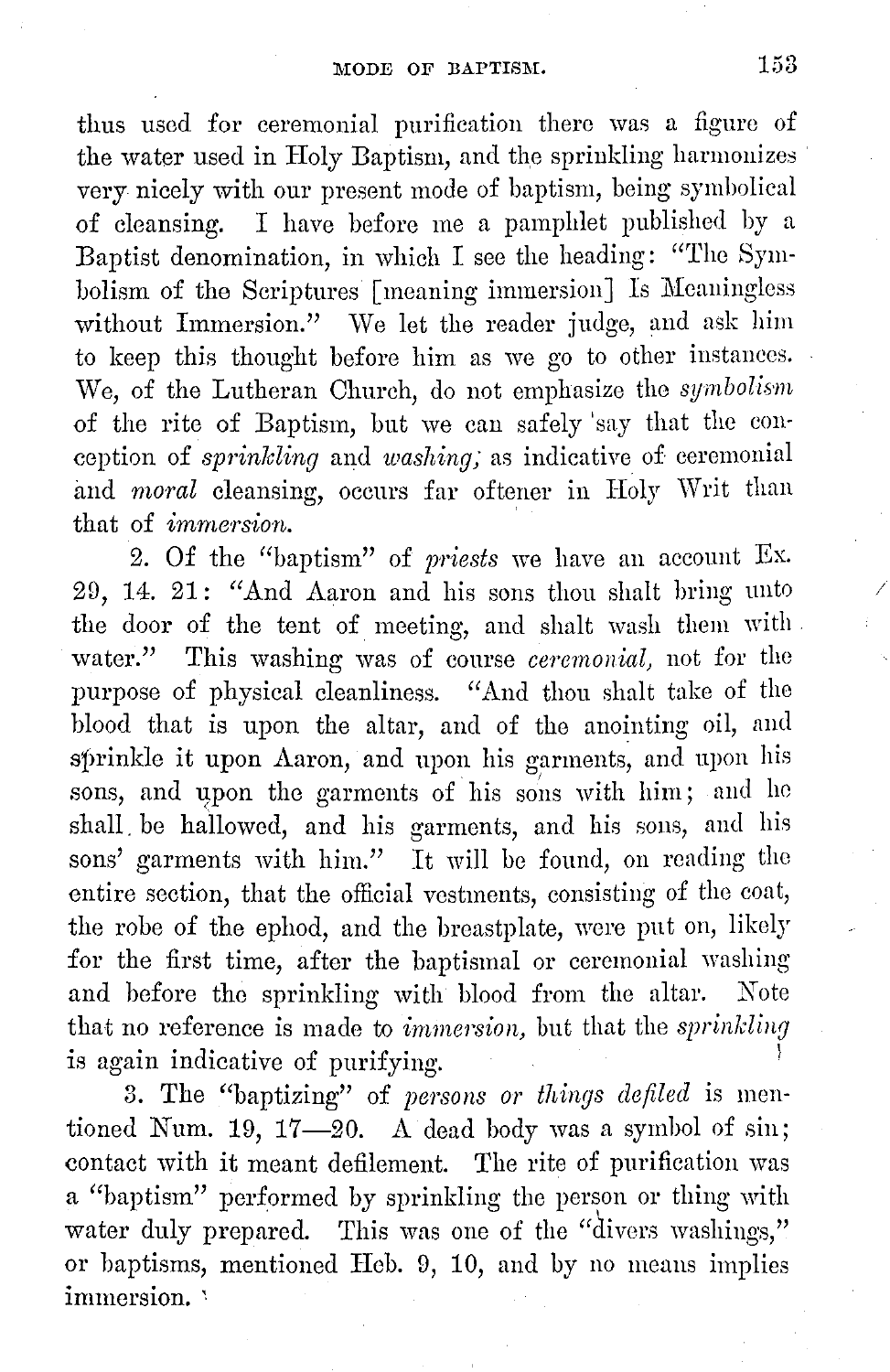4. "Baptism" of *recovered lepers* is spoken of Lev. 14, 7-9: "And he [the priest] shall sprinkle upon him that is to be cleansed from the leprosy seven times, and shall pronounce him clean." (R. V.) Leprosy was one of the most expressive symbols of sin, and the purification from this defilement was a symbol of the removal of guilt. The mode of ceremonial cleansing strikingly resembles that of the defilement contracted by touching the dead. Sprinkling and washing  $-$  not immersion  $-$  are the methods enjoined.

It is also claimed that "proselyte Baptism, among the Jews, was administered to converts among the heathen on their admission to the Jewish Church; in the case of male subjects after their circumcision, and in the case of female subjects without any initiatory rite. It was administered also to the children of proselytes, equally with circumcision, and extended to those of both sexes." (*Theol. Medium*, Vol. III, p. 68.)

5. In regard to the *baptism, of sacred objects* we refer to Lev. 16,  $14-19$ . The mercy-seat and the altar were to be cleansed, or purified, by the sprinkling of blood on them and before them, in order to "cleanse and hallow it from the uncleanness of the children of Israel." In this section the priest is told four times to *sprinlcle* of the blood, this *sprinlding* is symbolical of cleansing, not *immersion*. The idea of ceremonial cleansing (symbolical of spiritual cleansing in many instances) by *sprinlcling* was familiar to the Jew; but to connect this idea with *immersion* must have been novel and strange to him. And yet we are told: "The symbolism of the Scriptures is meaningless without immersion."

In the light of what has been said, let us turn to the Greek terms *flantice* and *flante.* 

The latter word occurs in the New Testament but four times, *without any reference to Baptism,* in Matt. 26, 23; Luke 16, 24; John 13, 26; and Rev. 19, 13. In these instances it is translated by the word  $dip$ ; in Rev. 19 the Revised Version has "sprinkle with."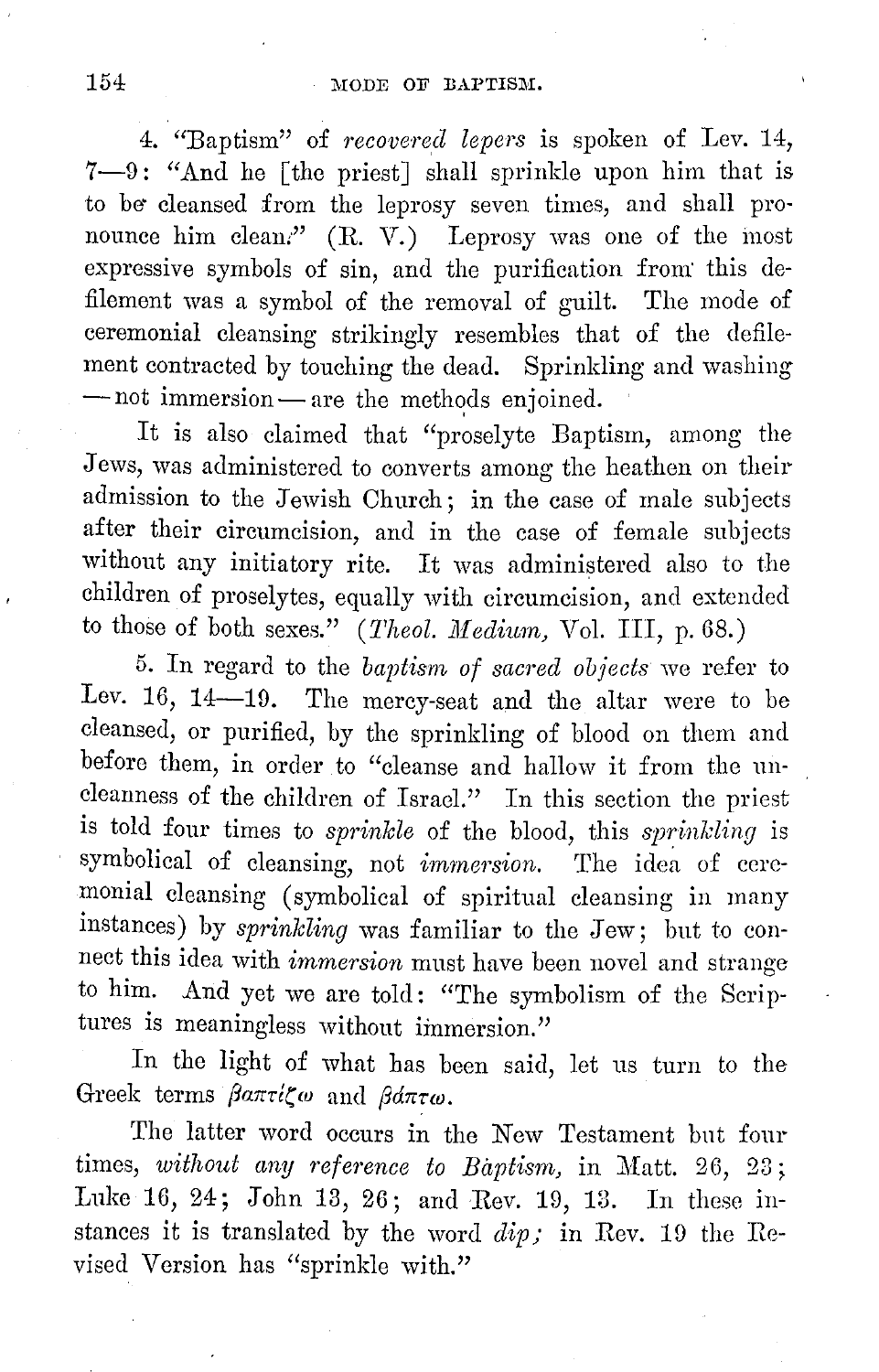Speaking of the word  $\beta a\pi r\alpha$ , we find in Liddel & Scott's unabridged Greek lexicon that, while he gives as first meaning "to dip" and as second "to draw wine by dipping," he, in third place, recognizes a distinct meaning for New Testament usage, *viz.,* "to baptize," giving a number of instances, and letting the reader form his own conclusions as to the mode.

Right here we point to the glaring inconsistency of Baptists, who limit *baptizo* to its *first* meaning and always harp on that, while, for instance, in English they cannot hut admit that a word may have half a dozen meanings, each of which is in place in its proper connection. Says a writer: "But to multiply words on a point so plain would be needless, had not so much stress been laid on the supposed original meaning of this word (*baptizo*). It is, therefore, too plain to be denied that words do often so far depart from their primitive meaning as entirely to leave the original idea, and that the secondary senses of a word are often by far the most numerous and important."

What the writer says we all know to be true. By way of illustration take the word "prevent." Its first and original meaning (according to its Latin derivative), as used in the Authorized Version, is "to come before, act in advance of" *(Standard Dictionary),* and appears in such passages as, "When Peter was come into the house, Jesus *prevented* him" (*i. e., ac*costed him first), Matt. 17, 25. Again, "Thou *preventest* him with the blessings of goodness"  $(i. e., by sending the blessness$ before the desire is expressed), Ps. 21, 3. To express this obsolete sense of prevent we now use such words as "anticipate" or "forestall." How ungrammatical, yea, how silly it would he to insist on .the original meaning of "prevent," to the exclusion of all others; and yet, this is what the Baptists do, and want us to do, with the word "baptize." We could follow the same line of argument with the words "conversation," "charity," and others, when looking to their meaning in the Authorized Version and at the present time.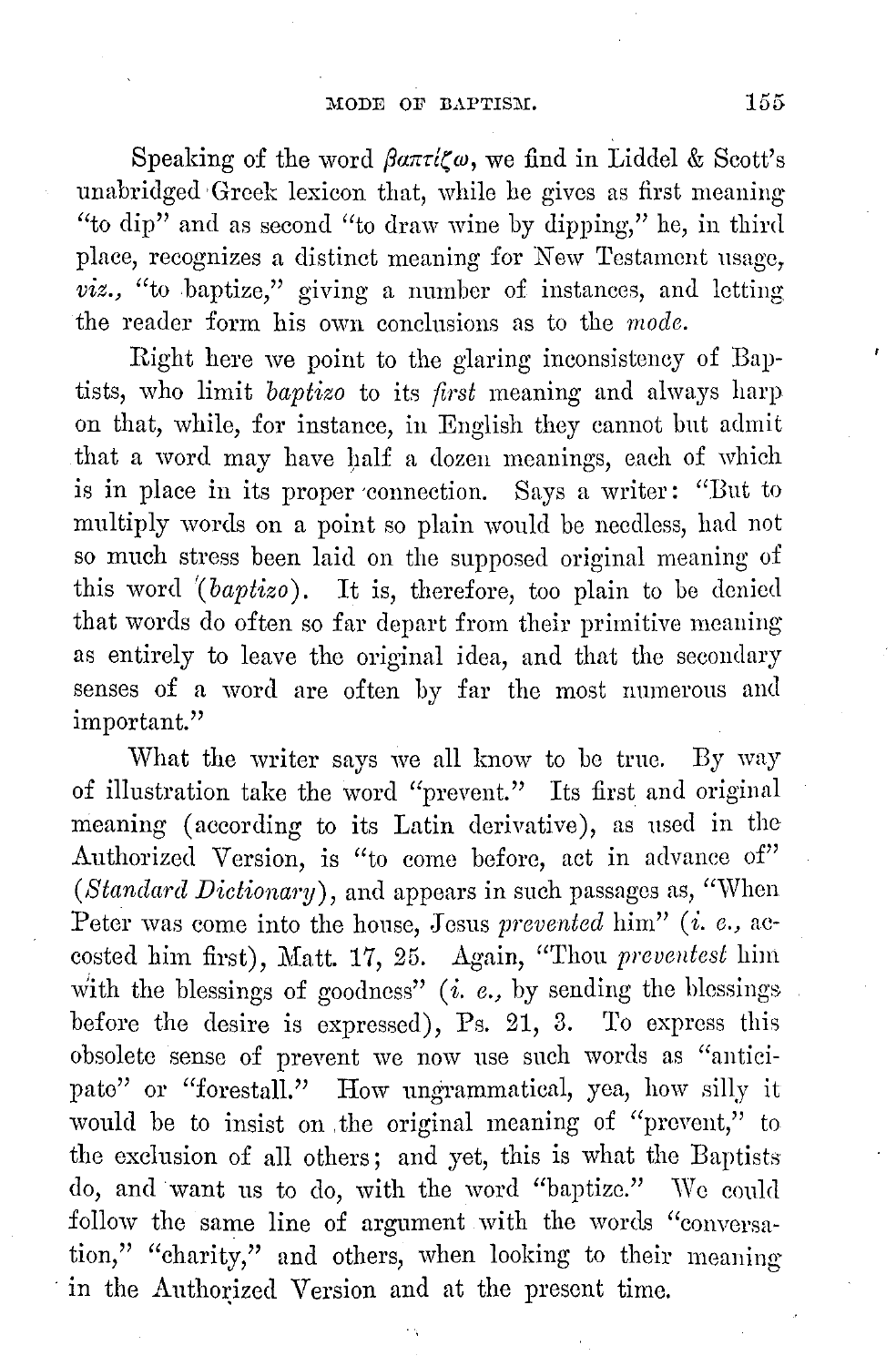Let us look to a few instances of the use of the verb to *baptize (βαπτίζειν)* in the New Testament.

Mark 6, 4 we read: "And many other things there be which they have received to hold, as the washing  $(\beta a \pi \tau \alpha \mu \omega_2)$ , the baptisms) of cups and pots, brazen vessels, and of tables" (or couches, xlww<sub>)</sub>. Dr. Woods says: "The *baptism*, or ceremonial purification, of cups, and pots, and brazen vessels, and couches was, doubtless, performed in different ways. Cups and pots and brazen vessels might, possibly, be immersed all over in water, though this is not probable. But to suppose that beds or couches were immersed in the same way, would be unreasonable, especially since the prescribed modes of cere- 'monial purification, and indeed the most common mode, was the *sprinlcling of consecrated water."* This plainly shows that in the New Testament the word *baptizo* simply implies the application of water, without reference to the mode of application. In that same connection, Mark 7, 4, it reads: "And when they [the Pharisees] come from the market, excepting they *wash*" (literally, "baptize themselves," βαπτίζονται), "they eat not." Would any Baptist seriously contend that the Pharisees *immersed* on each of these occasions? Their houses offered no facilities for this, nor were the Mosaic instructions to that effect, as we have shown. The Revised Version has the reading: "Except they bathe themselves." In the same verse they translate the word *baptismous* with *washings.* Tho word *bathe* today seldom implies *total* immersion: We speak of *towel-baths,*  where the conception of immersion is excluded, and even in the tub-bath the head is seldom wholly immersed.

Another instance. The "baptism" of the Israelites when crossing the Red Sea was by *sprinkling* and not immersion. 1 Cor. 10, 2 it reads in both the Authorized and the Revised Version: "And were all baptized unto Moses in the cloud and in the sea." Paul does not speak of the Sacrament of Baptism, but merely of the application of water. Were the Israelites  $\text{immerset ?} \quad \text{Wm. } \text{ Campbell's } \text{ New Testament, as } \text{well as the}$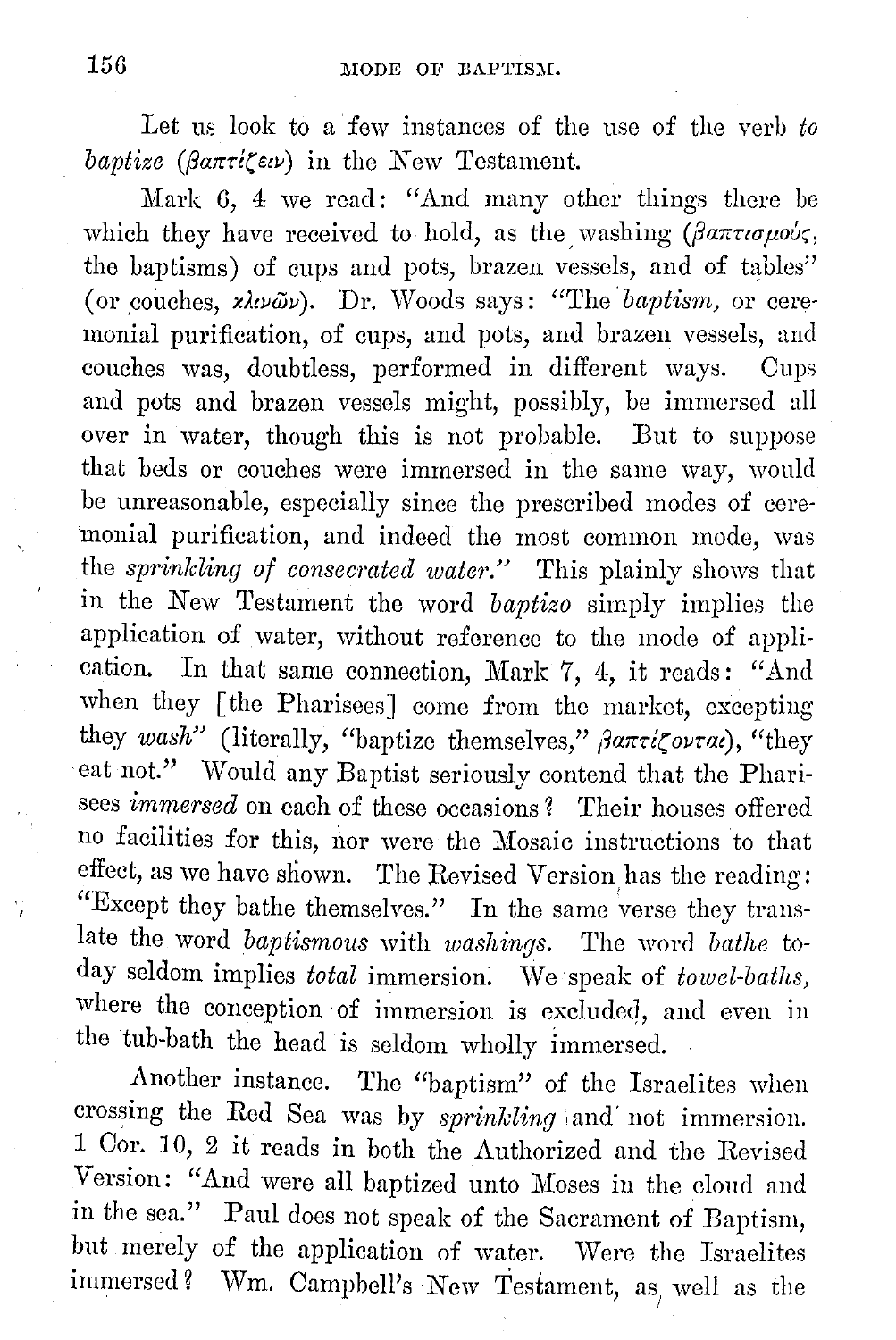Baptist construction, has it: "And were all *immersed* into Moses in the cloud and in the sea," which contradicts history, and is an imposition on the intelligence of the public. Moses says in so many words: "And the children of Israel went into the midst of the sea *upon the dry ground;* and the waters were a wall unto them on their right hand and on their left." (Ex. 14, 22. R. V.) The Egyptians, who followed, were "immersed." Of the Israelites the apostle says in that connection: **"Our** fathers were all, under the cloud." (1 Cor. 10, 1. **R.** V.) This clearly indicates the mode of their baptism.

We find *baptism* mentioned 1 Pet. 3, 20. 21: "Who before time were disobedient, when the long-suffering of God waited in the days of Noah, while the ark was a-preparing, wherein few, that is, eight souls, were saved through water; which also after a true likeness doth now save you, even Baptism, not the putting away of the filth of the flesh, but the interrogation of a good conscience toward God, through the resurrection of Jesus Christ." Some think that baptism in this connection is  $_{\epsilon}$  closely allied in thought with immersion. We fail to see that connection. Neither the ark nor those in it were immersed; in fact, immersion, or submersion, mennt death to the wicked of that day. It reminds us of the Egyptians in the Red Sea. Those in the ark were saved "through water," because the water *bore the ark aloft*, while the water *submerged* those who perished.

Some think that baptism is symbolical of the death, burial, and resurrection of Christ, and they appeal to Rom. 6, 3-6 and Col. 3, 11. 12. "Therefore we are buried with Him by Baptism into death." "Buried with Him by <sup>1</sup> Baptism." Let ns see. If *burilil* is to be a symbol of *Baptism,* then it ought to read, Buried *into wdter,* not, *into Christ.* Our Baptist friends, do not pretend to immerse into Christ, but into water. Again, Christ's burial was not, a subterranean immersion, so to speak. His body was placed in a tomb. hewn out of a rock, practically *above ground*. The fact is, the apostle in these passages is not teaching or speaking of the mode of baptism, but